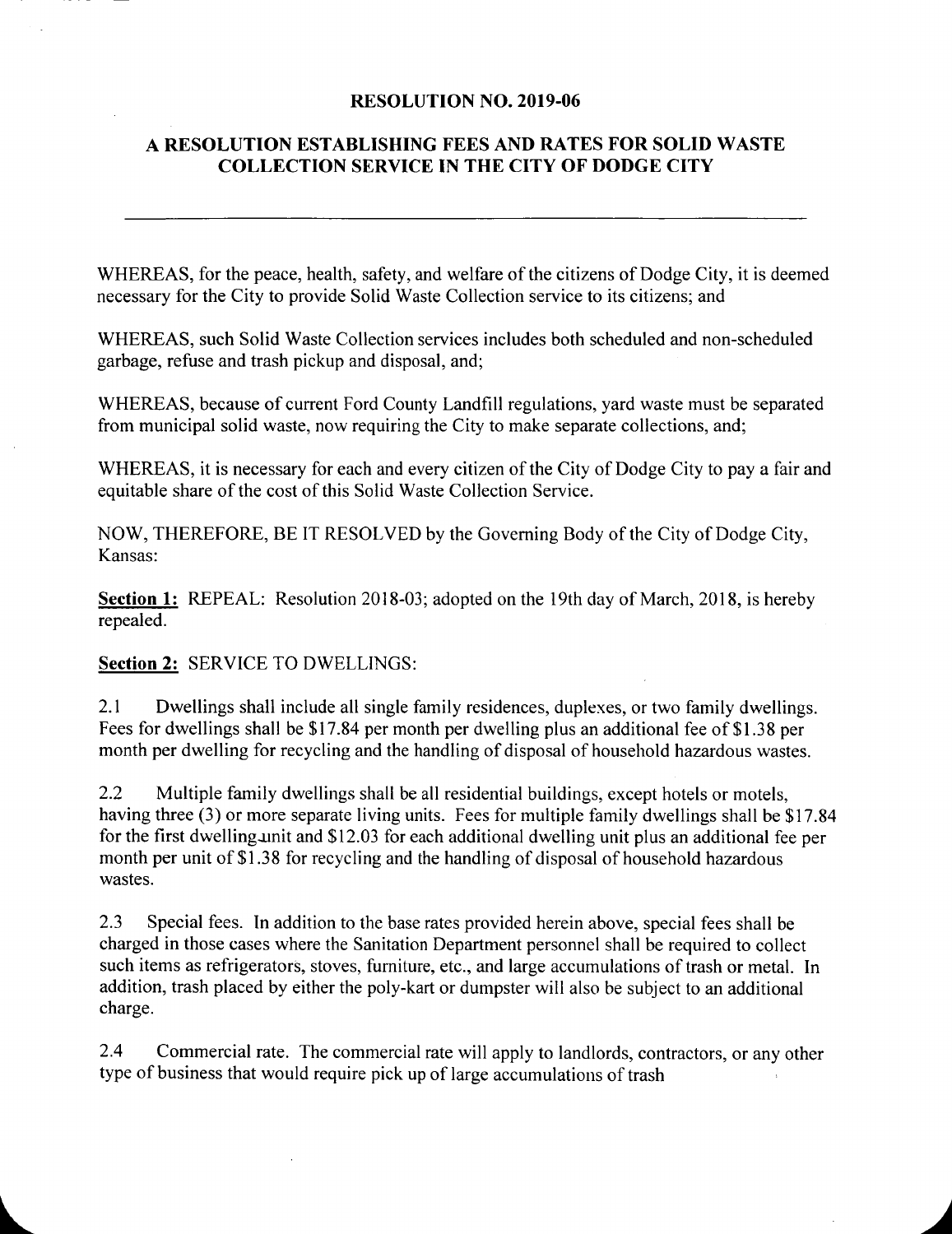Special fees for some items are as follows:

| <b>ITEM</b>                                                                                      | <b>FEE</b>                                       |
|--------------------------------------------------------------------------------------------------|--------------------------------------------------|
| Refrigerators                                                                                    | \$5.00 plus any fee for disposal of compressor   |
|                                                                                                  | or refrigerant                                   |
| Freezers                                                                                         | \$5.00 plus any fee for disposal of compressor   |
|                                                                                                  | or refrigerant                                   |
| <b>Air Conditioners</b>                                                                          | \$5.00 plus any fee for disposal of compressor   |
|                                                                                                  | or refrigerant                                   |
| Stoves, dishwashers or other white goods                                                         | \$5.00 per item                                  |
| Metal goods                                                                                      | \$5.00 per item                                  |
| Furniture, mattresses, carpet, or other large                                                    | \$5.00 per item                                  |
| household items                                                                                  |                                                  |
| Bagged or loose trash not in poly-kart or                                                        | \$2.50 per bag                                   |
| dumpster                                                                                         |                                                  |
| Should there be more than three (3) items placed at curb for special pickup, these items will be |                                                  |
| considered as a bulky accumulation and subject to that charge.                                   |                                                  |
| Trees and other large brush accumulations and                                                    | Minimum of \$25.00 per load plus \$12.50 per     |
| other bulky large accumulations                                                                  | hour plus landfill charges                       |
| Tree piles and other bulky items picked up by                                                    | Minimum \$12.50 up to 30 minutes additional      |
| hand. (Alley Cleanup or Curbside)                                                                | \$25.00 for over 30 minutes. Landfill fees could |
|                                                                                                  | also apply in some situations.                   |
| Late Pickup                                                                                      | A \$5.00 charge for pickup of items and karts    |
|                                                                                                  | not placed at the curb on the scheduled pick up  |
|                                                                                                  | day.                                             |
| Roll Off Containers (residential use)                                                            | \$50.00 set fee plus landfill charges. Maximum   |
|                                                                                                  | use time five working days from set date. Set    |
|                                                                                                  | fees and landfill fees apply to every time the   |
|                                                                                                  | container is dumped.                             |
| <b>Commercial Rates as follows:</b>                                                              |                                                  |
| Roll Off Containers (commercial use)                                                             | \$100.00 set fee plus landfill charges Maximum   |
|                                                                                                  | use time five working days from set date. Set    |
|                                                                                                  | fees and landfill fees apply to every time the   |
|                                                                                                  | container is dumped.                             |
| Large accumulations of brush, loose or bagged                                                    | \$40.00 per load plus \$25.00 per hour plus      |
| household trash, and other bulky large                                                           | landfill fees                                    |
| accumulations                                                                                    |                                                  |
| Special Cleanup Fee                                                                              | \$100.00 per hour equipment fee plus \$25.00     |
|                                                                                                  | per hour staff fee plus landfill charges and any |
|                                                                                                  | other costs associated to the cleanup            |

 $\sim$ 

**CALLES** 

 $\sim$   $\sim$  $\mathcal{L}^{\pm}$